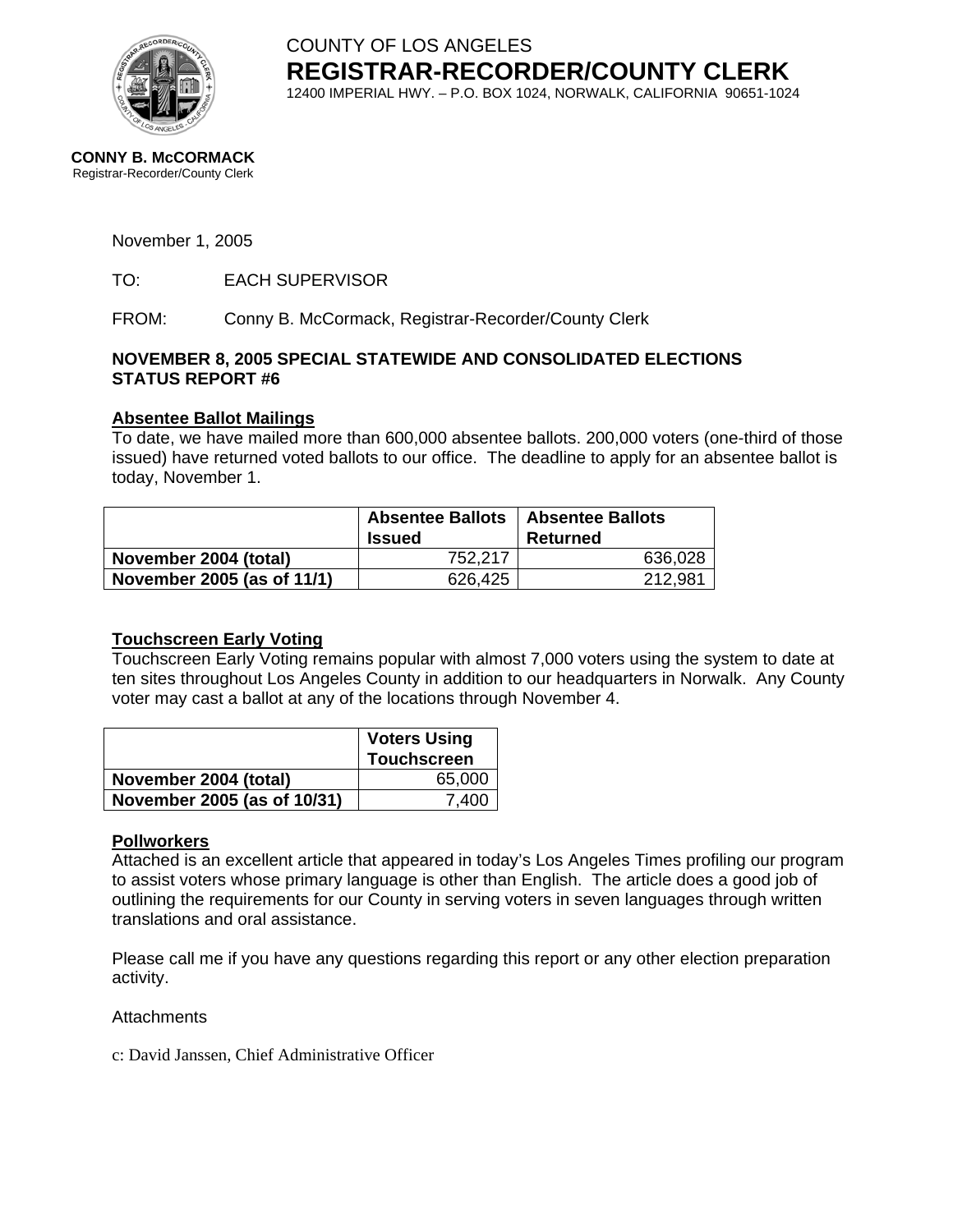## **NOVEMBER 8, 2005 SPECIAL STATEWIDE & CONSOLIDATED ELECTIONS STATUS OF EVENTS PERFORMED**

## SCHEDULED ACTUAL EVENT COMPLETION COMPLETION

2. Recruit and Appoint 11/07/05 Precinct Officers

This election will involve 2,172 precincts requiring the recruitment of approximately 12,000 pollworkers. Recruitment of precinct officers is proceeding on schedule.

3. Update Registration Records 10/24/05 10/24/05

The October 24, 2005 update of the registration records total 3,843,930 registered voters. This event is complete.

4. Testing of Election Night Data 11/07/05 Processing Hard/Ware and Programs

> Testing of election night tally programs is in process. This event is proceeding on schedule.

7. Precinct Supplies and Vote Recorders 10/24/05 Assembled

> Vote Recorder Packaging was completed on October 27, 2005. Supply box processing began on October 24, 2005 and will be completed on October 29, 2005.

8. Booth and Supplies Picked-Up 10/30/05 By Precinct Inspectors

Booths and supplies are scheduled for pick-up on October 29 - 30, 2005.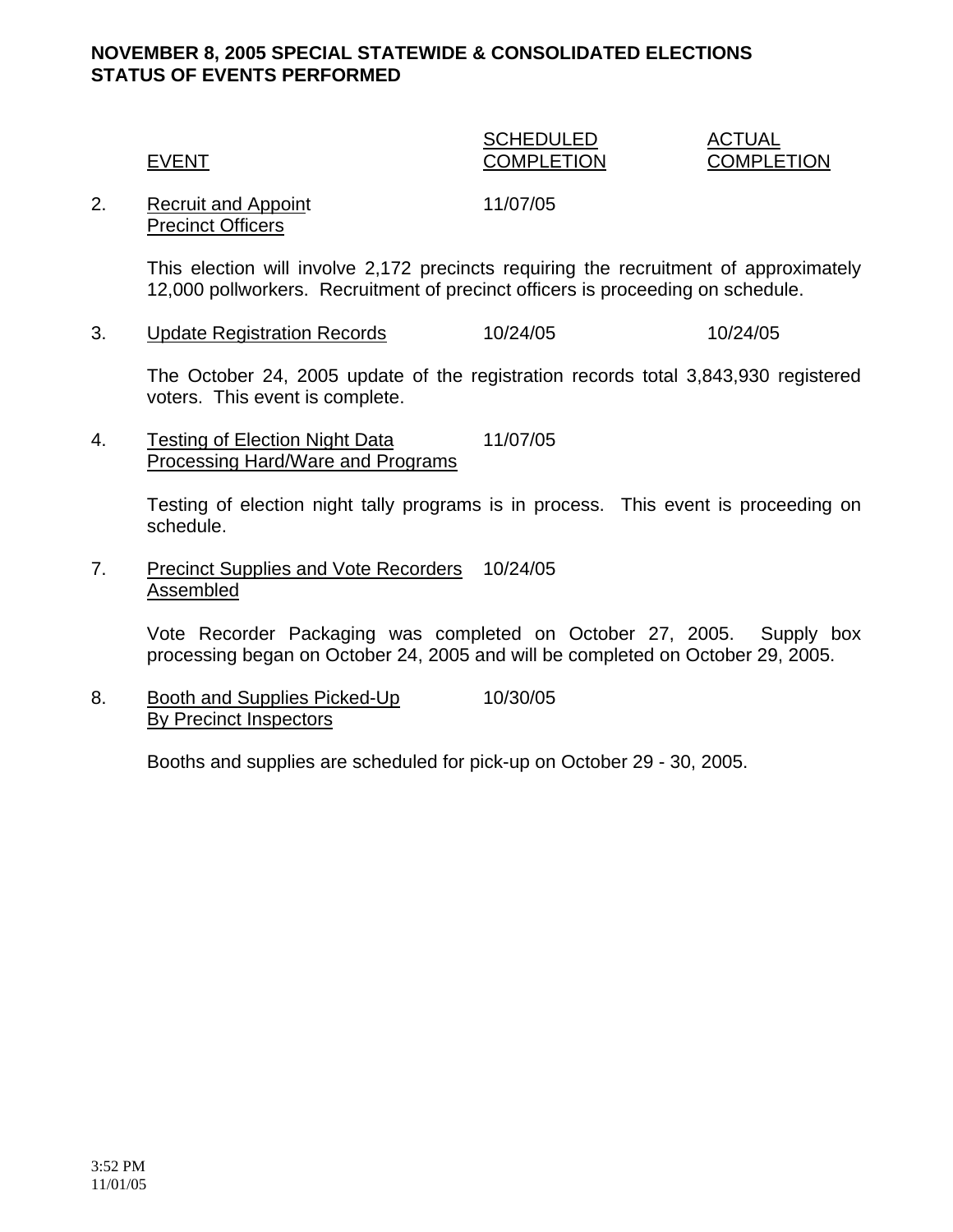## LOS ANGELES COUNTY DEPARTMENT OF REGISTRAR-RECORDER/COUNTY CLERK

# **MILESTONE STATUS REPORT OF KEY EVENTS**

November 8, 2005 – Special Statewide & Consolidated Elections

|                                                                           |      |      |      |      |        |       |       | ▼                    |                      |                      |
|---------------------------------------------------------------------------|------|------|------|------|--------|-------|-------|----------------------|----------------------|----------------------|
| <b>EVENT</b>                                                              | 9/9  | 9/16 | 9/23 | 9/30 | $10/7$ | 10/14 | 10/21 | 10/28                | 11/4                 | 11/10                |
| 1. FINALIZE BALLOT PAGE DESIGN.                                           | 8/15 |      |      |      |        |       |       |                      |                      |                      |
| 2. RECRUIT AND APPOINT<br>PRECINCT OFFICERS.                              |      |      |      |      |        |       |       |                      |                      | $\triangle$<br>11/07 |
| 3. UPDATE REGISTRATION<br>RECORDS.                                        |      |      |      |      |        |       |       | 10/24                |                      |                      |
| 4. TESTING OF ELECTION NIGHT<br>DATA PROCESSING HARDWARE<br>AND PROGRAMS. |      |      |      |      |        |       |       |                      |                      | $\triangle$<br>11/07 |
| 5. RECEIVE SAMPLE BALLOTS AND<br><b>BALLOT PAGES FROM PRINTERS.</b>       |      |      |      |      | 10/07  |       |       |                      |                      |                      |
| 6. MAIL SAMPLE BALLOTS.                                                   |      |      |      |      |        | 10/14 |       |                      |                      |                      |
| 7. PRECINCT SUPPLIES AND VOTE<br>RECORDERS ASSEMBLED.                     |      |      |      |      |        |       |       | $\triangle$<br>10/24 |                      |                      |
| 8. BOOTH AND SUPPLIES PICKED-<br>UP BY PRECINCT INSPECTORS.               |      |      |      |      |        |       |       |                      | $\triangle$<br>10/30 |                      |

WEEK ENDING

 $\triangle$  SCHEDULE COMPLETION DATE

 $\varphi$  RESCHEDULE COMPLETION DATE<br>▲ COMPLETION DATE

C:\Documents and Settings\kphan\Local Settings\Temporary Internet Files\OLK87\BOS Milestone Chart 6.Nov1status.doc.11/01/05 3:51 PM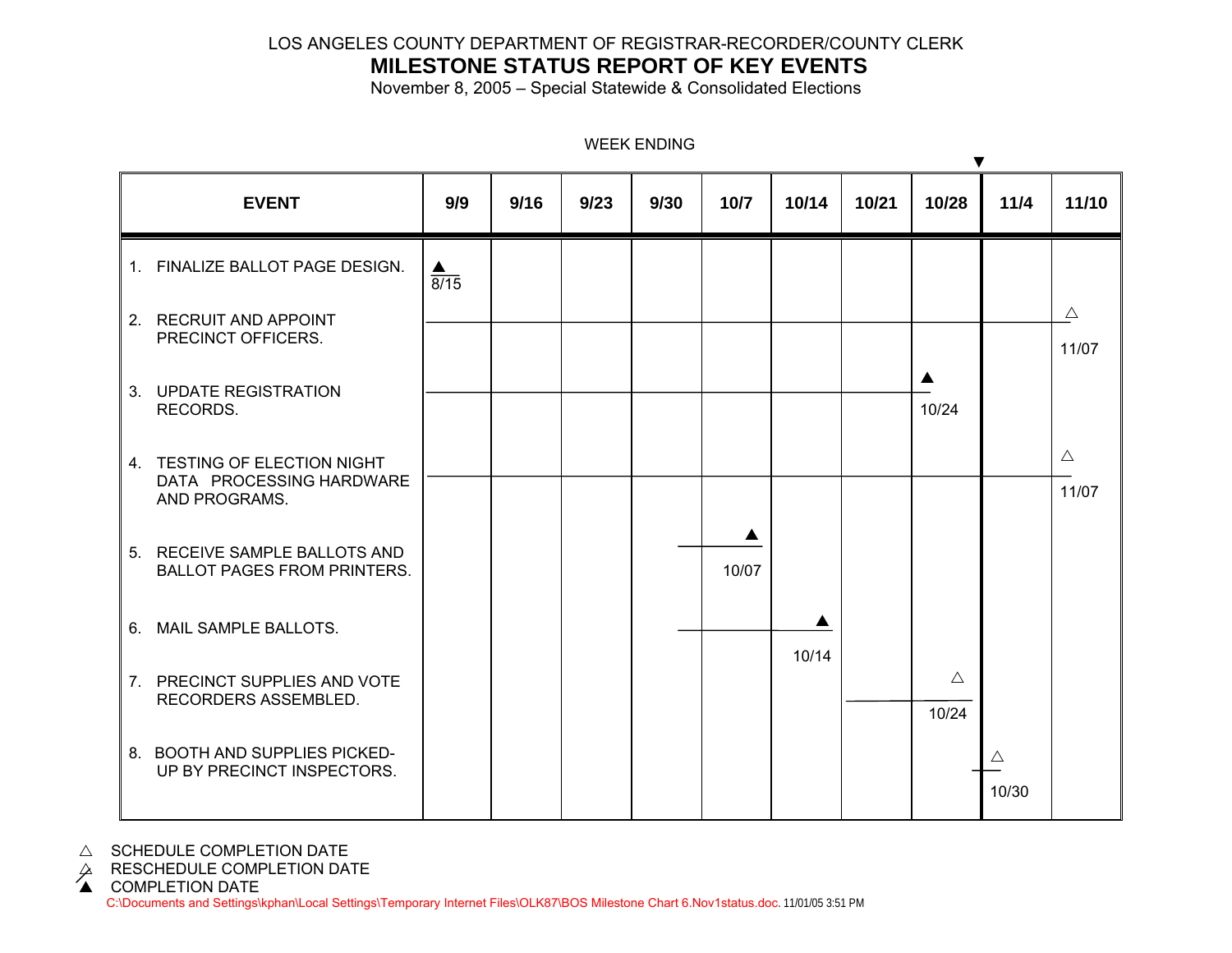## **Los Angeles Times**

## **Need for Bilingual Poll Workers Never Ends**

## **As the special election nears, counties seek volunteers who speak voters' languages. 'It's our biggest issue,' L.A. County's registrar says.**

By Wendy Thermos Times Staff Writer

November 1, 2005

Kookhi Bae Kim learned the importance of voting the hard way - by getting a scolding from her mother.

"I came home from school, and it was election day. My mom asked me if I had voted," recalled the 62-year-old La Cañada Flintridge resident, who was a college student in Seoul at the time.

When Kim, whose father had fought for Korean independence from Japan, sheepishly admitted she hadn't, her mother delivered some advice she never forgot.

"You need to go and vote. If you don't vote, you don't have the right to criticize," her mother had said.

"She pushed me out of the house and told me: 'You still have 10 or 20 minutes,' " said Kim, who immigrated to the United States 36 years ago. "Since then, I have never missed an election."

During the last three years, she has taken her mother's admonition a step further by volunteering as a bilingual poll worker. Officials say more people like her are needed throughout much of the Southland, even as next Tuesday's election looms.

"It's our biggest issue, always, trying to recruit bilingual poll workers," said Registrar-Recorder Conny McCormack, Los Angeles County's top elections official.

The county is required by federal voting law to provide bilingual help in more languages - six - than any county in the nation, said David Becker, a Washington, D.C.-based voting rights attorney who tracks election trends. "I'm not aware of any other county-type jurisdiction that has [to offer] more than three or four languages."

This week, several Southern California counties were making last-minute appeals for polling place translators. It has become an election time ritual.

Los Angeles County has recruited nearly all of the 2,200 translators that will be deployed in next Tuesday's election - about one-fifth of the total poll worker force.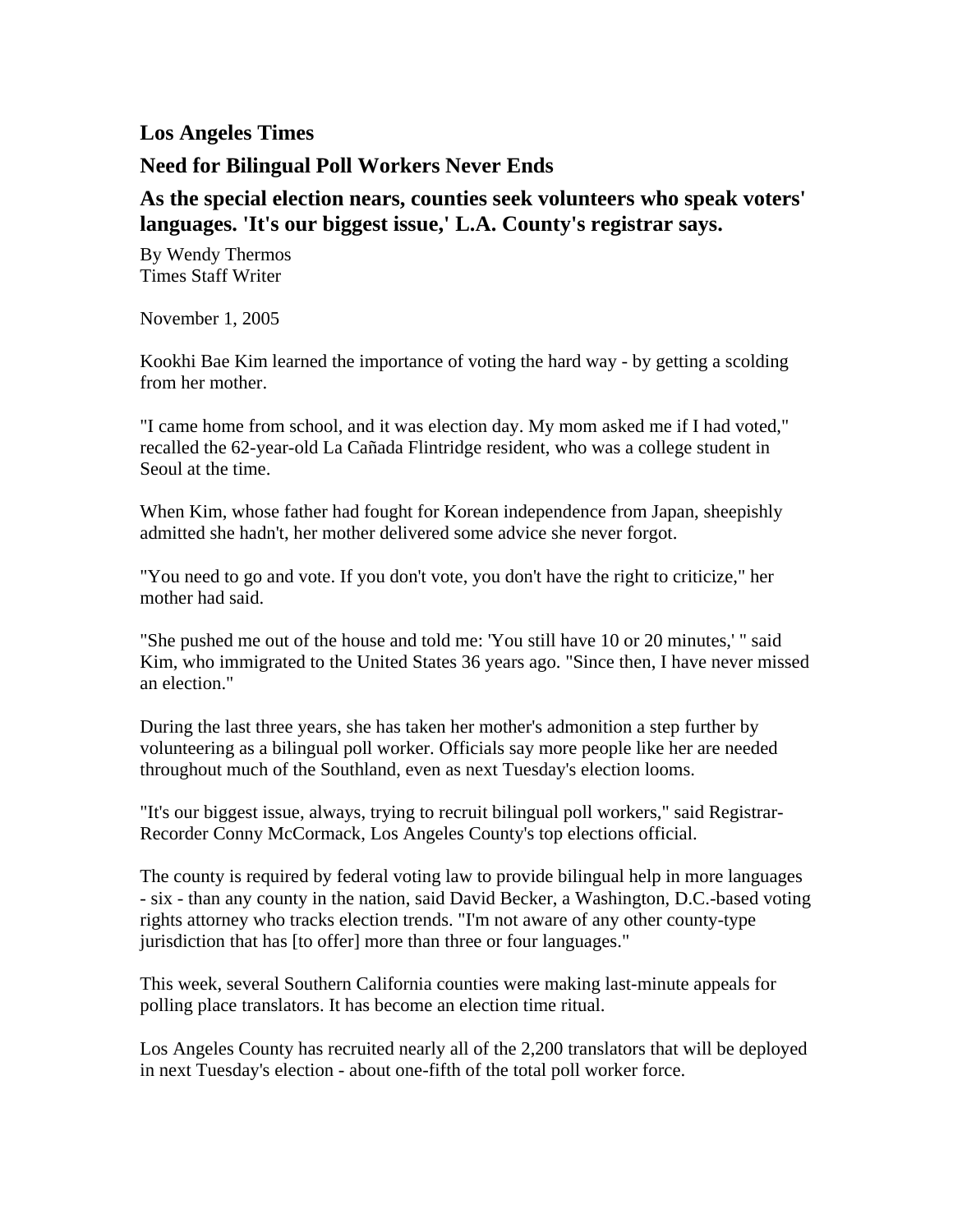But an additional 200 are being sought as a cushion for last-minute dropouts.

Korean and Vietnamese speakers are especially needed, in addition to those who speak Spanish, Chinese, Tagalog and Japanese.

As of Friday, San Bernardino County still needed 50 Spanish speakers. Orange County was looking for a handful of people fluent in Vietnamese, and Ventura County needs a few more Spanish speakers for the Simi Valley and Moorpark areas. Riverside County has met its quota, said Registrar Barbara Dunmore.

Orange County must offer bilingual assistance in four languages (Spanish, Vietnamese, Chinese and Korean); Ventura, Riverside and San Bernardino counties are required to translate only one - Spanish.

Bilingual poll workers help voters with limited English skills get signed in, use voting machines correctly and resolve problems such as getting a spoiled ballot replaced.

A common question they hear: Can I bring someone into the voting booth with me? (Yes, if it's for procedural assistance.)

Such issues can turn into vote-discouraging ordeals for naturalized citizens, said Becker, who spent seven years enforcing election laws for the U.S. Department of Justice.

"There can be a lot of confusion on election day," he said. "When you're voting, you can't afford to get things wrong."

Alhambra resident Lucy Wong, an election-day translator for about five years, said Chinese American voters face a special problem: Chinese are used to having their surnames come first.

"Last name, first name, they're all mixed up on the roster," said Wong, 49, who speaks Mandarin and Cantonese. "We have to ask them, 'What names have you been using?' Then we ask for their address, just to be sure."

Federal law requiring bilingual voting assistance has been on the books since 1975. It applies to any county where more than 5% of voting-age citizens - or more than 10,000 residents - speak a single language and identify themselves in the U.S. census as having limited English skills.

Of the dozens of languages spoken in Los Angeles County, six meet those criteria.

Officials say at least two languages spoken by large immigrant populations in Southern California are not covered by the law. Armenian and Russian were not mentioned in 1975 revisions to the 1965 Voting Rights Act that established bilingual requirements.

Congress is taking a new look at the act and could add them, Becker said.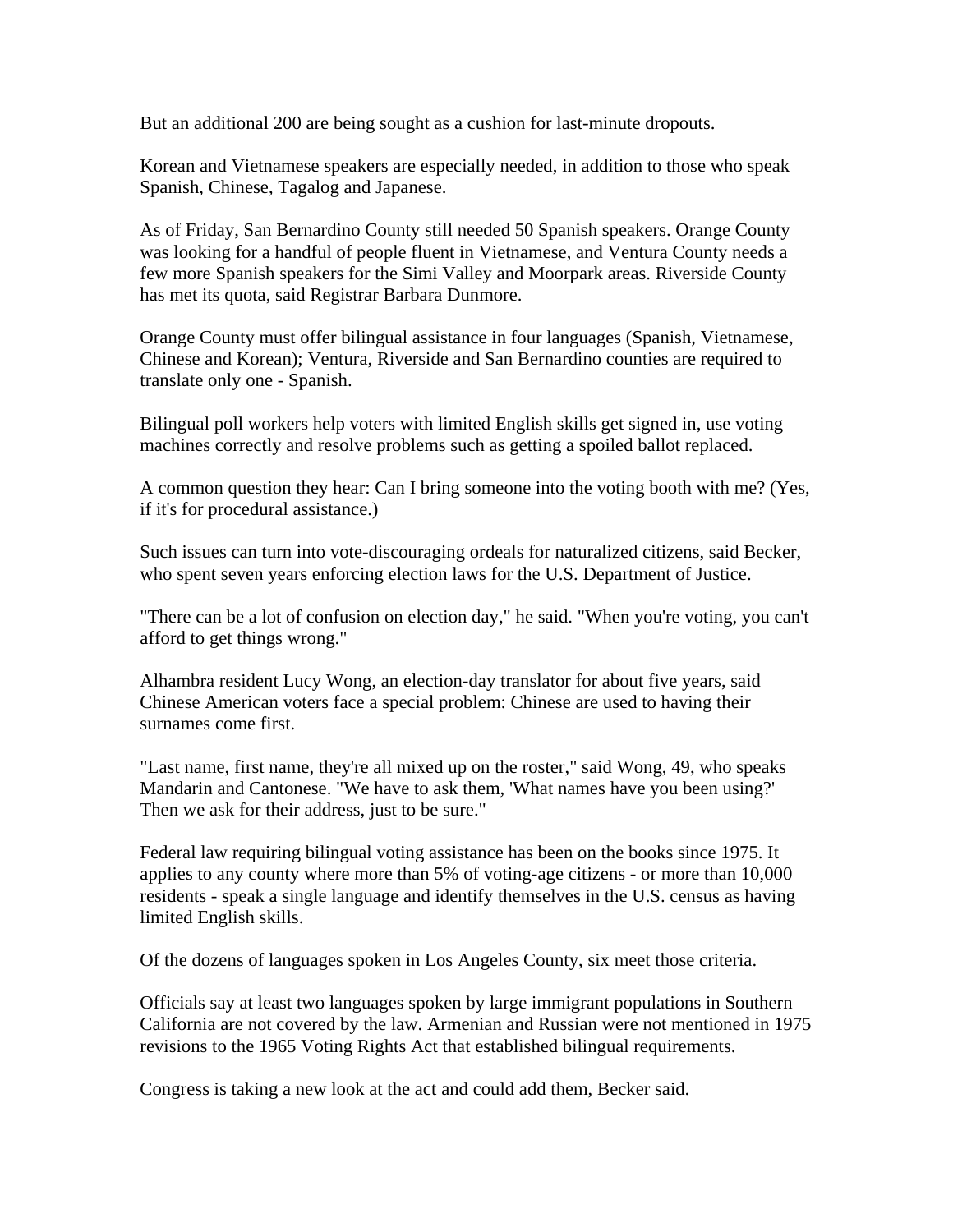McCormack said her office does not pay to print ballot materials or provide poll translators for other languages, such as Cambodian. But some immigrant community groups provide free linguistic help on an as-needed basis.

"If we get a request for a language we're not required to service, we try to find someone to do it," she said.

Well before election day, McCormack's office determines which precincts need bilingual materials and polling booth assistance by compiling census data and consulting with the Mexican American Legal Defense and Educational Fund, the League of Women Voters and other civic groups.

The biggest demand, more than 60%, is for Spanish speakers, whose services are needed throughout the county.

Other ethnicities tend to be concentrated in well-defined communities, such as Chinatown, Koreatown and Little Tokyo.

Poll workers get a small stipend of \$50 to \$150 for setting up polling booths, presiding over the sign-in table and collecting ballots. Some see it as a chance to meet their neighbors, serve the community and participate in democracy.

"They're the glue of the election process," McCormack said.

The cost of providing written translations and bilingual poll workers can be significant, officials said.

For the November 2004 general election in Los Angeles County, it amounted to \$2.1 million out of the total cost of \$16.3 million.

And it's a long-term need. "We take bilingual volunteers until the last day before the election," said Los Angeles County registrar spokeswoman Marcia Ventura. "If we can't use them this time, there's always the next election."

*Times staff writers Jean Pasco, Ashley Powers, Susannah Rosenblatt and Gregory W. Griggs contributed to this report.* 

*\** 

## *(BEGIN TEXT OF INFOBOX)*

*Translators at polling places* 

*With the Nov. 8 special election just a week away, voting officials need more multilingual*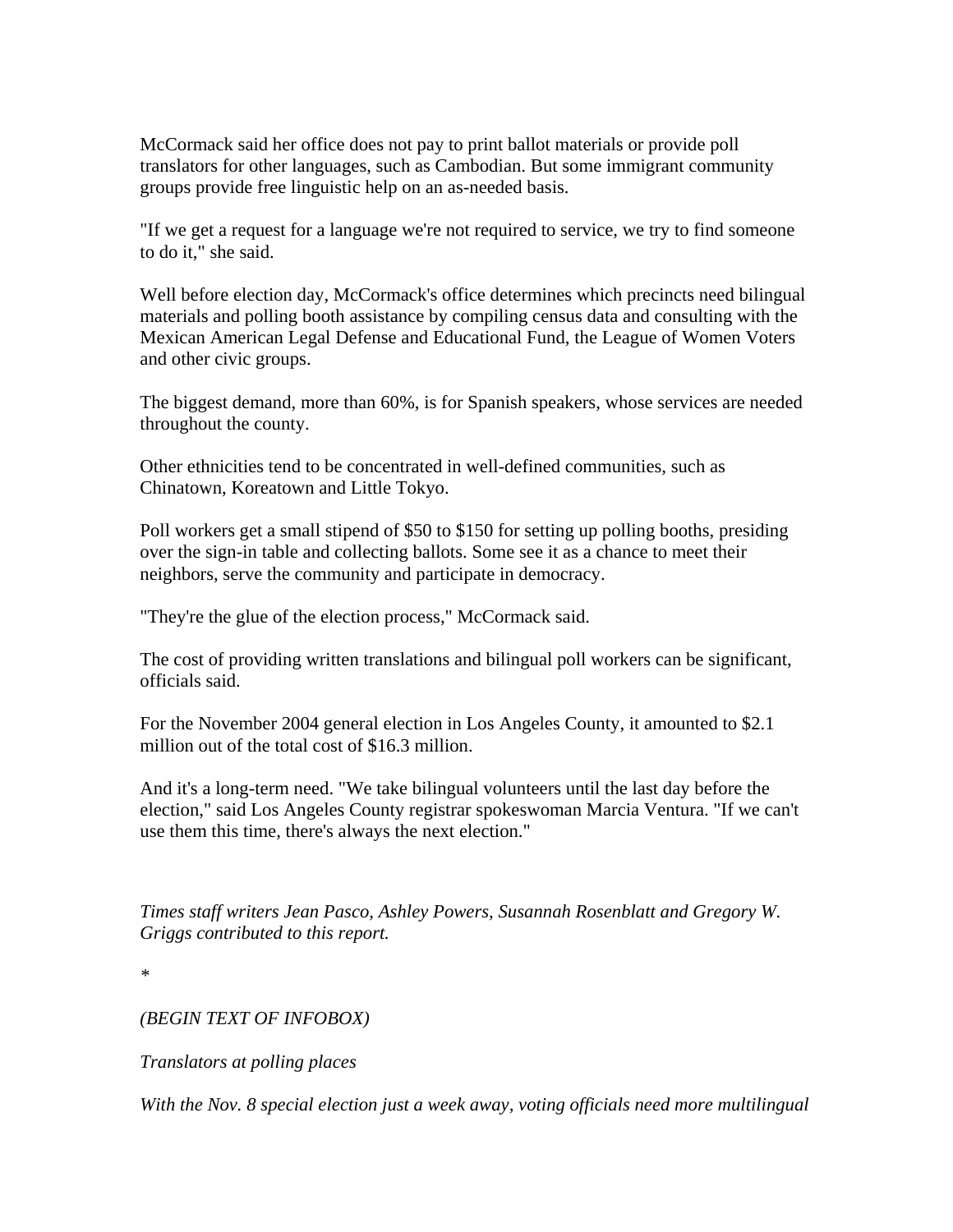*poll workers who speak one of the languages required by federal regulations in areas with many non-English-speaking immigrants.* 

*Bilingual poll workers in five counties* 

|               | Population* | Number of    | Bilingual    | Required    |
|---------------|-------------|--------------|--------------|-------------|
| County        | (millions)  | poll workers | poll workers | languages** |
| Los Angeles   | 9.8         | 11,200       | 2,186        |             |
| Orange        | 2.9         | 3,400        | 601          |             |
| S. Bernardino | 1.9         | 1,555        | 410          |             |
| Riverside     | 1.8         | 1,788        | 210          |             |
| Ventura       | 0.8         | 924          | 311          |             |

*\*Estimated 2004 population* 

*\*\*In addition to English* 

*--* 

*Bilingual poll workers in Los Angeles County* 

*Spanish 62%* 

*Korean 14%* 

*Chinese 11%* 

*Vietnamese 7%* 

*Tagalog 4%* 

*Other 1%* 

*Percentages do not add up to 100 because of rounding.* 

*--* 

*For information or to volunteer* 

*Los Angeles County: 562-462-2226; <http://www.lavote.net>* 

*Orange County: 714-567-7600; <http://www.ocvote.com>* 

*Riverside County: 951-486-7200; <http://www.election.co.riverside.ca.us>*